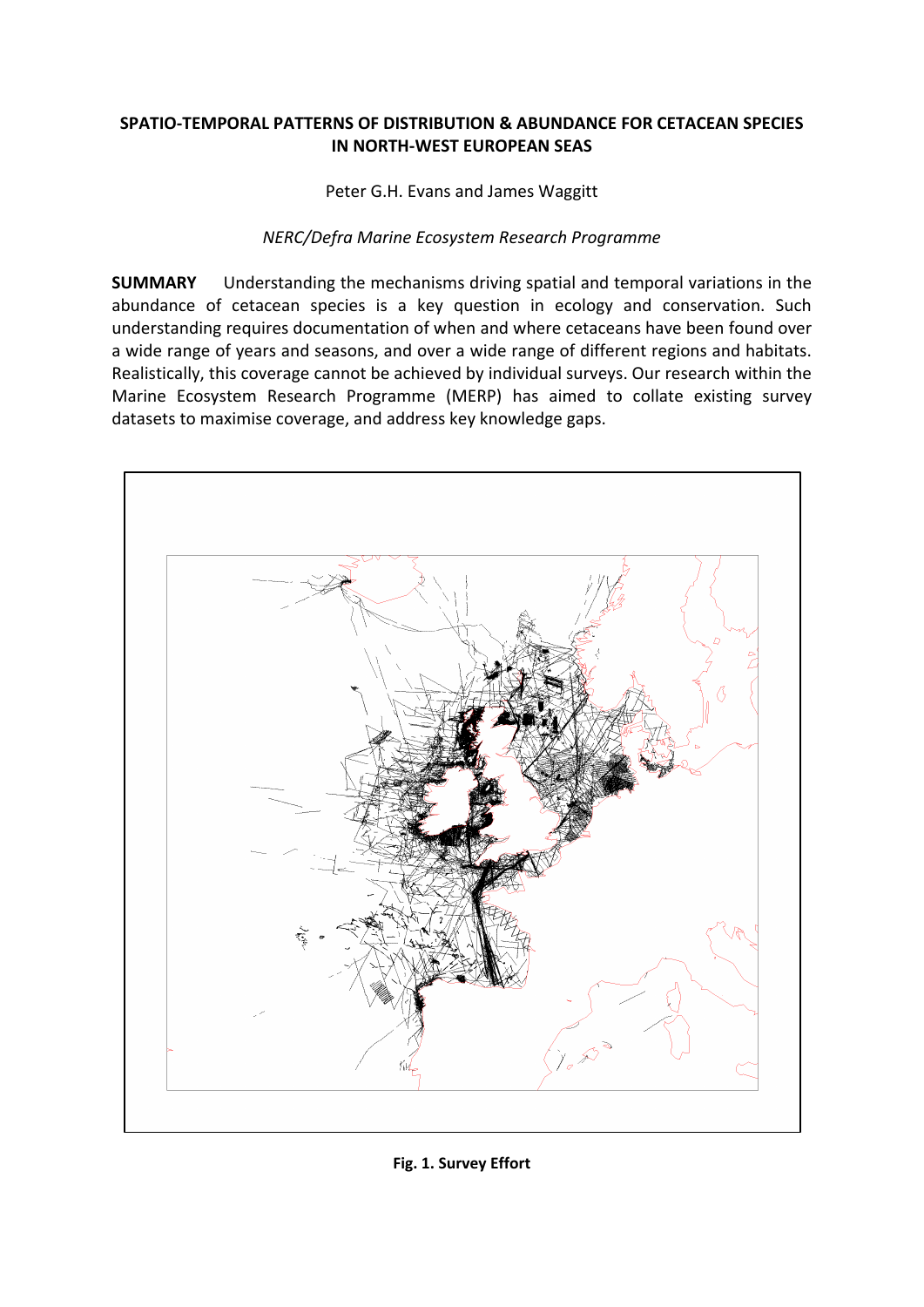So far, we have collated 4.1 million kilometres of vessel and aerial surveys across the northeast Atlantic spanning from Portugal to Iceland, but concentrated largely upon NW European shelf seas (see Fig. 1). These surveys contain 225,000 hr of observation effort between 1978 and 2016, from over 40 different organisations and research groups.



**Fig. 2. Predicted average monthly minke whale densities**

Collectively, these surveys are being used to test ecological questions/hypotheses using a variety of modelling approaches, and to generate potentially useful data products, most notably maps of absolute densities of the 10 most common species at monthly temporal and 10km spatial resolution across the past three decades (see general example in Fig. 2, and a regional example in Figs. 3 & 4). Our research is not constrained to cetaceans, and we have also assembled similar collations of data for seabirds. Although these are preliminary results, we consider our seasonal and spatial coverage relatively good. Nevertheless, we are still lacking extensive coverage in offshore and northern areas of the eastern North Atlantic which are important for our overall understanding of the distributions of certain species. Contributions from those surveying these areas would be particularly appreciated.